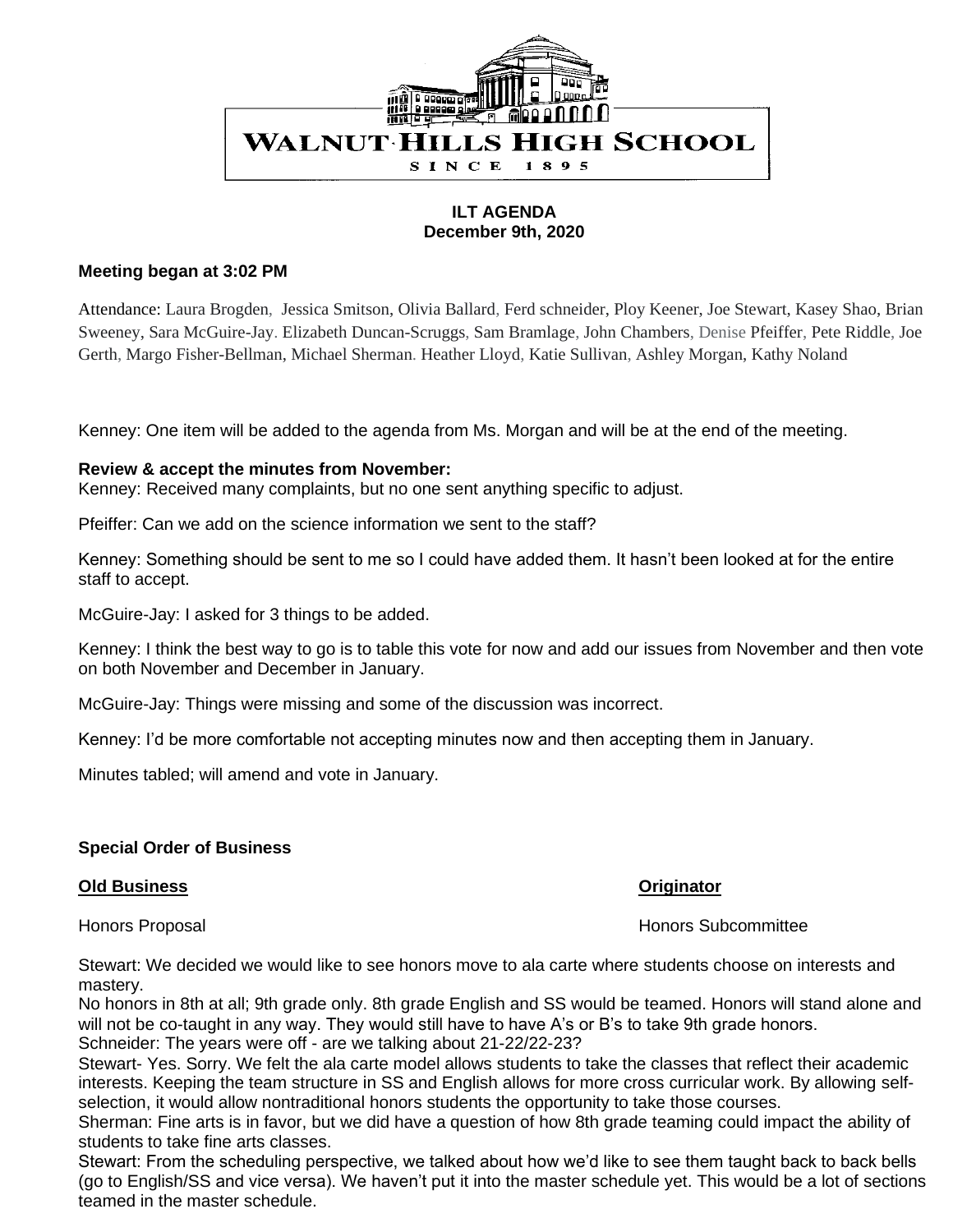Morgan: There are already 180 kids in honors we're doing this with; it might actually be better.

Sherman: We are in favor in principle, but we've seen our numbers drop with teaming and the addition of health. P. Morgan: It would be better to have them spread out throughout the day from a scheduling perspective.

Pfeiffer: We also looked at this as a phase out from the supports that student's get. So it's to help get them adjusted to a HS setting.

FB- We support this motion, but we have a question. If this is a better move, how might parents react? Is it just going to remain that cohort for next year?

Smitson: We had a lot of students who wanted to get into honors who did not. We talked about how the curriculum with AA and honors is so similar.

FB- If I was a parent whose kid was missing out on this, I'd be a little ruffled

Bramlage- is the goal for the SS and English teacher to have the same partner for all sections? Stewart: Yes

Smith: It was asked that the teacher members share the LSDMC thoughts on the honors program. It was the belief of the parents. The belief is that the cohort is beneficial. Have there been any surveys of

students/parents? What are the long term consequences? Head of LSDMC said that this is a selling point to the community at large. This is the argument they make as to why students should come to Walnut in 7th. There is concern of parents and community members that this eliminates what makes us unique. Another thing that came up was the issue of diversity- why not re-think the admission process? LSDMC wanted to see the data and wanted to see the rationale. They believe this should be a data based decision. They believe the honors program reflects the motto of the school.

Sweeney: Brad that is the entire reason we need to get rid of it. We don't get diversification of the program. The reality is that we want to do just the opposite. We're evaluating 7th graders? I think we should be careful of trying to pacify a certain group of people out there.

Kylie Bridgeman (Student): I think it's important to keep the lack of diversity in the back of our minds. When we bring up the conversation of disbanding honors, we get head nods, not head shakes. We all support this new model.

Schneider: We had those conversations, Brad. It does make Walnut look like we rise to the highest from the outside looking in.

Stewart: LSDMC concerns are valid, but the proposal isn't getting rid of honors, it's trying to restructure how it works to allow students to rise to the highest.

Chambers: I have no problem surveying parents and students. You'll get the responses from parents who think their kids should be in honors, then data from the parents whose kids didn't get in to honors and were made. The concerns brought up by LSDMC were not done by the entire committee. It was talked about at the parent association meeting. There has no formalized survey. There are honors material kids who are not afforded the opportunity to take part in the honors program. We need to be clear that we need to look at the GPA's of the junior and senior class.

Pfeiffer: Motion to vote. Sweeney second.

Chambers: The terminology- we need to vote to restructure. Disband looks like we're getting ready to get rid of it or not.

Kathleen Restle3:34 PM

cleanest: accept the honors proposal

Erin Kenney-Levin3:34 PM

Vote to Accept the Honors Proposal: Denise Pfeiffer yes Erin Kenney-Levin yes Kathleen Restle :)Laura Brogden YES

Heather Lloyd yes oseph Stewart Yes Jessica Smitson yes Elizabeth Duncan-Scruggs Yes Doreena Fox:Yes Samantha

Bramlage Yes

Peter Riddle: Yes Kathleen Keener yes Margaret Fisher-Bellman yes Brian Sweeney Yes Sara Mcguire-Jay Social Studies

votes no John Chambers: Yes Michael Sherman:Yes Patricia Morgan yes counseling Ferd Schneider :yes from math

Thelen: Yes\* but I am personally no

### **This motion passes: 18 yes, 1 no, 0 abstain**

**End Science Honors Pfeiffer** Pfeiffer withdrew proposal

Add Physics AA (Proposal Withdrawn 12/1/2020) **Schneider** Schneider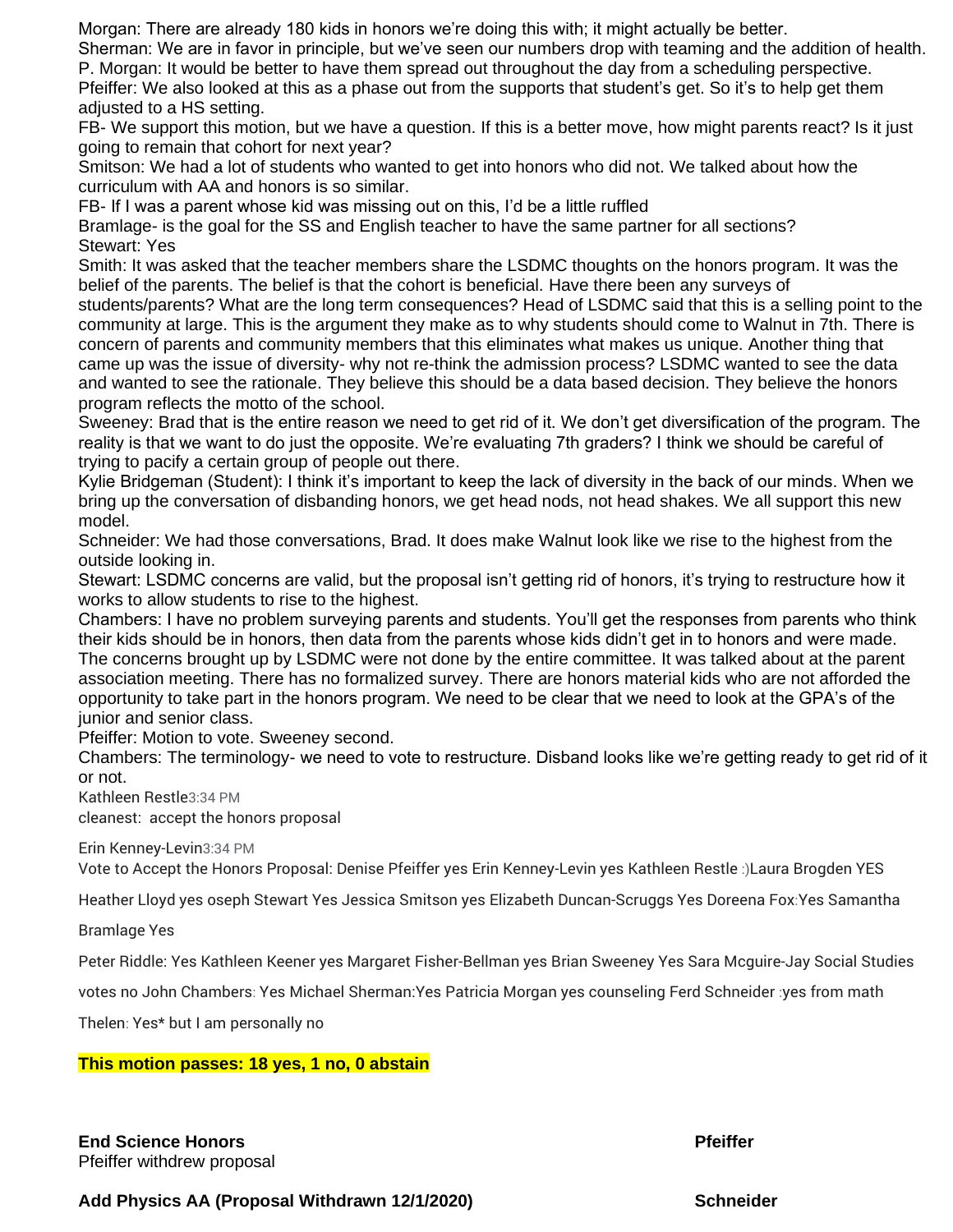# Add Physics CP Morgan **Morgan** Morgan **Morgan**

P. Morgan: We feel like college prep physics should be added back to the curriculum. Pfeiffer: Why would a student take a CCP over an AP?

FB: You get college credit without taking a test.

Pfeiffer: Is it easier?

FB: A lot of students say yes

Pfeiffer: Were you wanting to add the class for 21-22 or 22-23?

P. Morgan: Waiting to see how this came out?

Pfeiffer: So if this passes, we're gonna need to order supplies because we don't currently have a CP class.

Brogden: We want to go back to the point that Katie made about the 8th graders working on a HS curriculum.

P. Morgan: They don't. It's science 8AA.

Sullivan: It helps prepare them for the AIR test

Brogden: So there's no way to give them credit in 8th grade to take care of this problem?

Schneider: Do our CCP students have to physically show up on a college campus then physically show up here at Walnut?

P. Morgan: You can take it either way, most are online this year.

Schneider: So we value in person learning. Did science throw away all the materials from two years ago? Pfeiffer: We never had a CP physics class. We'll know what supplies we need once we know how many students have optioned for our classes.

Schnieder: Would a AA physics textbook be sufficient for teaching a AA physics course?

Chambers: I recall us not wanting to farm our kids out to CCP courses. We thought kids should take classes here at Walnut. This could have huge ramifications. It hurs the underresourced kid who doesn't have the resources to take an off campus course.

P. Morgan: We're talking about a college prep class. We have 87 students in AP physics 1; 10 are currently failing.

Sherman: We felt strongly that the science department should have a say in what their department teachers. FB: Is there precedent for another department suggesting a change to another department's curriculum? P. Morgan: I think counseling can talk about curriculum.

Chambers: Since I've been here, I would say no. If we use that as a standard, what are we doing here? I want to be 100% transparent. Are we just rubber stamping what a department says it's what they want to do? It's up to this committe to make these decisions.

FB: Has this gotten to the point where if you have teachers resistant to the notion of this class, how do you negotiate that with having them teach that curriculum?

Chambers: It's their job. I'm sure not every teacher is happy with their schedule every year.

FB: I think part of it is professionalism and collegiality.

Stewart: I;d like to call to question. Chambers second.

Vote:

Vote for Physics Prop: Doreena Fox yes John Chambers Yes Sara Mcguire-Jay No Jessica Smitson yes Heather Lloyd yes

Joseph Stewart yes Denise Pfeiffer no Ferd Schneider Yes Thelen No Elizabeth Duncan-Scruggs Yes Kathleen Keener

abstain Samantha Bramlage Bramlage Team- Yes Margaret Fisher-Bellman no from library Laura Brogden Classics - NO

Patricia Morgan yes Erin Kenney-Levin yes Michael Sherman Fine Arts abstains Brian Sweeney:Yes

# **This motion Passes: 11 yes, 5 no, 2 abstain**

# AP Exam Policy **Stewart** Stewart Stewart Stewart Stewart Stewart Stewart Stewart

Stewart: If a student does not take an AP exam, what happens to that student? The proposal stands that if a student does not sit for their exam, they will lose their AP status for the year.

P. Morgan: We can change the wording so it says strongly encouraged rather than required. We also need to add the point that they need to opt out by March or they will be charged.

Sara MJ: Is the College Board doing that differently than previous years? What happens if there is no regular class offered? If it doesn't exist in the CPS library of classes? Ex: There's no European History regular class. Would a new course option need to go through the district to get that on their transcript? I didn't think they could just drop the weighting because the class doesn't exist.

Chambers: They will still have the class, just not the AP credit.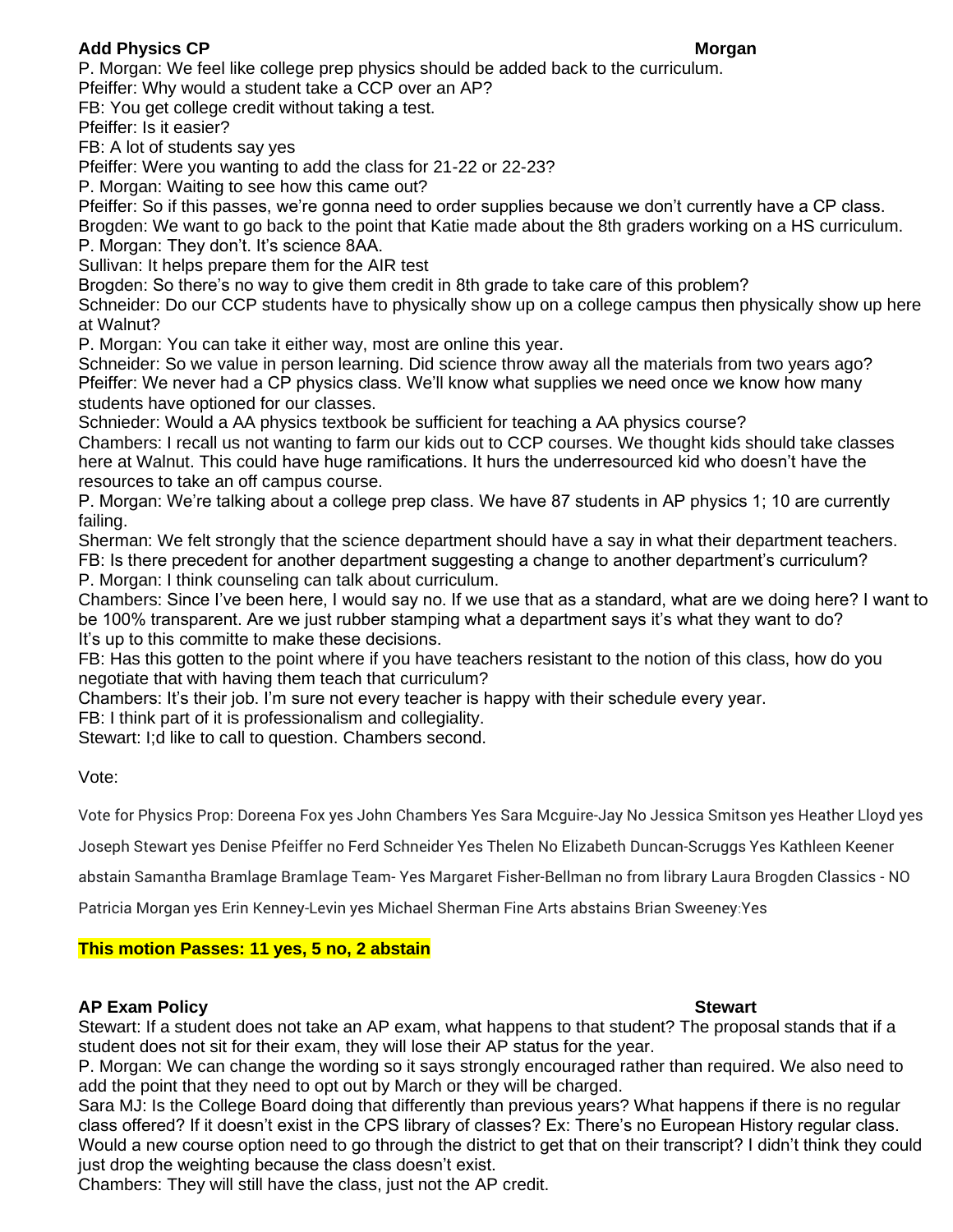Sara MJ: But how will that show up on the transcript?

Stewart: They would lose the AP bump

Schneider: So the class would be a 1.0?

Stewart: Correct.

Schneider: A meet in the middle is something that the math department would be in favor of. You've met all of the requirements up to a certain point.

Stewart: I thought this would come up; this friendly amendment is already in the proposal.

Kenney: It might be helpful for time's sake to type in the chat what your departments feel about this.

FB- The one thing I didn't see addressed was the movement of students toward CCP. What I'd like to think about more is that if I know I'm going to lose something, I might seek that class elsewhere. So rather, we should incentivize it. The CCP seems like it could be a problem here.

Stewart: We have 900-1000 students taking AP courses per year; we have like 100 in CCP courses. P. Morgan: We have 250 in CCP courses.

FB: It has doubled over the last 5 years. A better conversation may be how we get CCP on our campus.

Thelen: What's to stop kids from showing up for the test, signing in and leaving?

Sweeney: They've done the work- why not give them the credit?

Sara MJ: Two years ago, I only had one kid not take the test. I had one kid take the exam and write song lyrics. If it says in the course guide to keep it required, you can put in the asterisk that they need to take the test. We would like to see that remain as a requirement of the class.

Chambers: We have that and some kids don't do it.

Sara MJ: According to Stewart, as it is now, there is no consequence if they don't take the exam.

Schneider: We have colleagues who give kids an F for the semester because they didn't take the exam. This is to protect the kid from the over vengeful instructor themselves.

Pfeiffer: Call to question.

Schneider: Are we voting on the 1.25 or the 1.0?

Erin Kenney-Levin4:15 PM

Vote for 1.25 Credit for not sitting for the AP Exam: Denise Pfeiffer no Margaret Fisher-Bellman: no-library Erin Kenney-

Levin yes Kathleen Keener yes Thelen No Laura Brogden Classics - YES Doreena Fox Yes Ferd Schneider math in favor of

the 1.25 Joseph Stewart yes Sara Mcguire-Jay no John Chambers Yes Bramlage Team- Abstain Michael Sherman yes

Jessica Smitson yes Patricia Morgan Yea Elizabeth Duncan-Scruggs Yes Heather Lloyd yes

# **This motion Passes: 12 yes, 4 no, 1 abstain**

# **Schedule change Smitson**

Smitson: On the days we are off on Monday, we'd adjust to an A/B schedule.

Kenney: Are these dates accurate?

Smitson: Did they add district PD days?

Sara MJ: They added them 9/23.

Pfeiffer: Please don't give them extra work on a day off, especially since they won't get their Wednesdays. When it's a break, we're asking please don't give them extra work.

Kylie: We sent a survey out on Schoology. Almost every response said students were drained and tired. Cameras are off a lot because we're generally not able to be there.

Thelen motioned to vote; Pfeiffer seconds.

Erin Kenney-Levin4:20 PM

Vote for Schedule: yes Denise Pfeiffer yes Laura Brogden Classics - YES Kathleen Keener yes Joseph Stewart yes

Margaret Fisher-Bellman library- yes Elizabeth Duncan-Scruggs Yes Bramlage Team- Yes Jessica Smitson yes John

Chambers Yes

Heather Lloyd yes Doreena Fox Yes Patricia Morgan yes Michael Sherman yes Sara Mcguire-Jay Yes Brian Sweeney Yes

Ferd Schneider yes on schedule Thelen Yes

# **This motion Passes: 17 yes, 0 no, 0 abstain**

### **New Business Originator**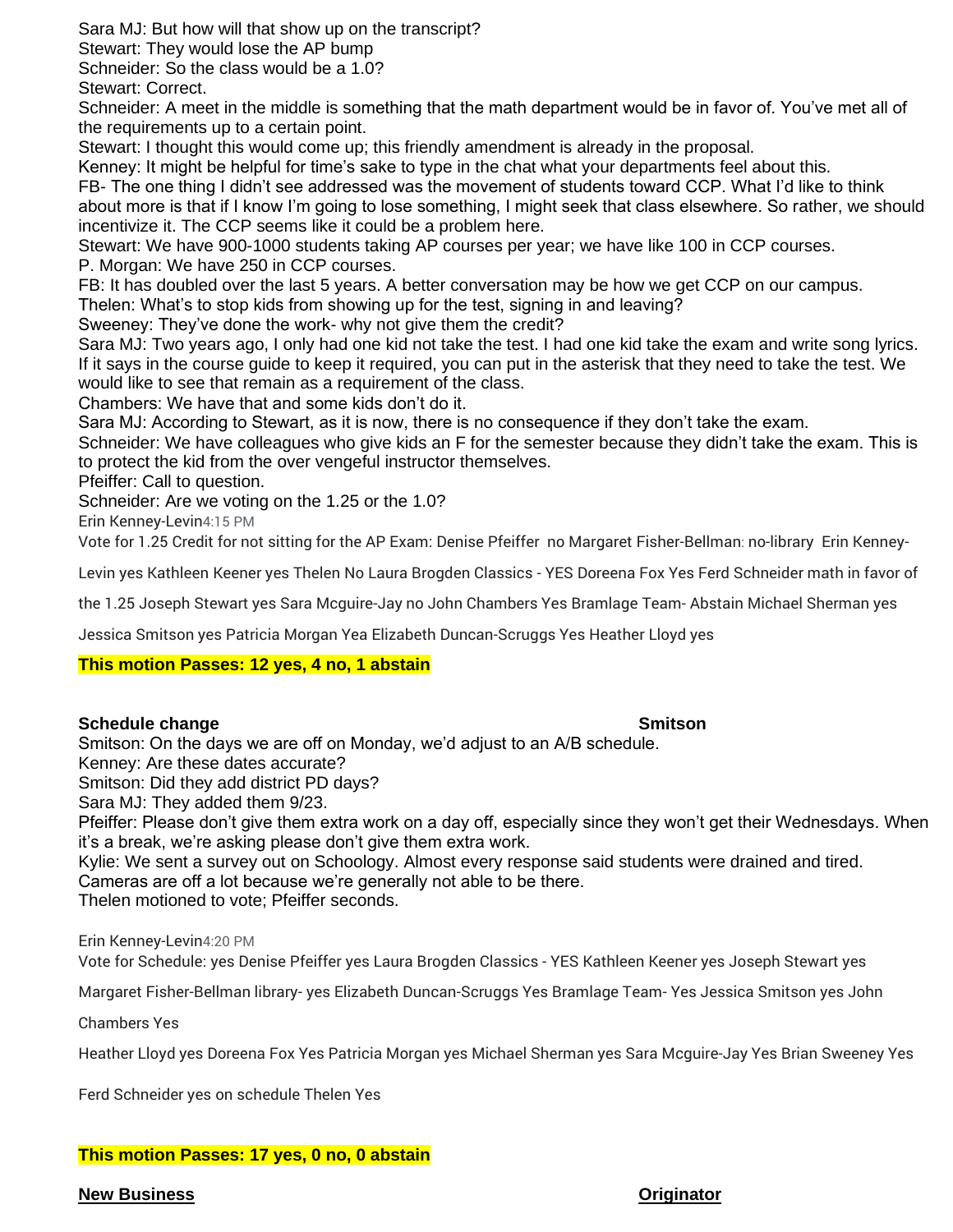Stewart: Edgenuity is replacing APEX. We need a certified teacher or intervention specialist to work with our students. I will come back to make these paid positions or schedule E positions. If departments could get back to me with names who would be interested.

Sweeney: Nobody volunteered from our department. There's a lot of grading involved.

P.Morgan: We could have the district eliminate some of the writing.

Stewart: We want to keep that on Edgenuity but we want to make sure the teachers get paid.

Kenney: It seems silly that we would pay this out of our budget if the district is making us do this. I don't think contractually we can pay this through schedule E .

Chambers: The goal here is to not have kids on Edgenuity. There's been some talk about each department coming up with override policies. This is the last best hope for kids who have been out for extended illnesses or mental health concerns. How can we give the interventions to get the kids where they need to be? If we want them to have the Walnut credit, we should provide them with the mechanism to do that work.

Schneider: I don't think there's any teacher who wants their kid on Edgenuity.

# **Schedule E:**

Morgan: We feel like we're getting a grasp on the schedule E. We are getting the contracts out. We have a master club list. We are creating a transparent list so people know what positions are paid. We are making sure we're more consistent when sending out school wide emails when positions become available. Trying to alleviate our budget a little bit by creating interest groups instead of clubs.

Noland: We are getting more requests to keep adding clubs. We are trying to get more particular on our end. We don't have enough money to pay our club advisors currently. It also creates a headache with paperwork and for the treasurer.

We had an idea. We found that lot of students want to create clubs so students can just talk about things that interest them. So how can we do that without having to do all of the paperwork? So if they're just meeting in your room and not doing anything above that, then we would create an interest group. The club category would be a bit stricter of a criteria with club advisers.

Kenney: We are not going to vote on this today. I'd like this to go back to departments.

Smith: Can still have clubs, just not paid.

Kenney: Will go back to departments.

Kenney: Send me your adjustments for November and I will get them added.

Motion to adjourn: Chambers. Pfeiffer second.

Meeting adjourned at 4:36 PM.

Chat (votes were moved from the chat to the minutes):

Ashley Morgan3:03 PM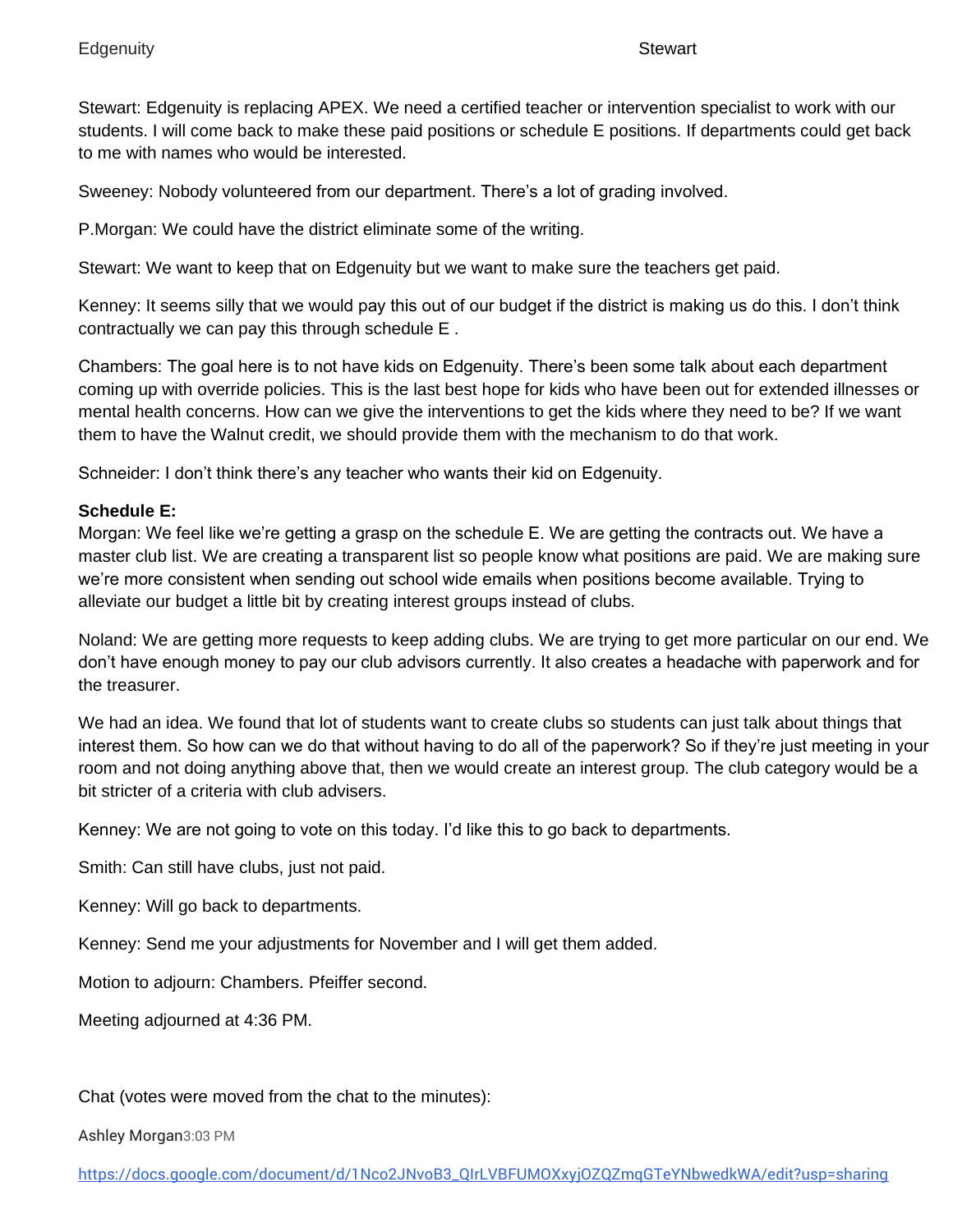ILT Request Form

Laura Brogden3:04 PM

@Sara, what did you send out? (sorry)

Sara Mcguire-Jay3:05 PM

Nothing was included about the Exam Week/ EOC Government exam.

The Physics AA proposal was missing most of what Denise said as the rationale for why the state standards were more cumbersome than the AP standards.

What I actually said about the AP exams was that the Social Studies department supported those who didn't take the exam having it affect their exam grade, not the gpa.

Doreena Fox3:06 PM

Did email go to everyone?

Laura Brogden3:14 PM

Seems like those kids who want to take a specific fine arts class could just be placed in 2 bells that don't conflict...

Laura Brogden3:16 PM

Can someone who was in the subcommittee that understands it better than me why we are calling 8th grade classes AA and 9th grade classes Honors?

\*explain

You3:18 PM

Isn't honors not full this year?

Sara Mcguire-Jay3:18 PM

Semantics @Laura

WHY isn't Honors full then this year?

You3:19 PM

So does it limit the sections

Erin Kenney-Levin3:22 PM

I've added 10 min to this discussion.

Brad Smith3:24 PM

LSDMC said why not reconsider the admission process.

Ashley Morgan3:24 PM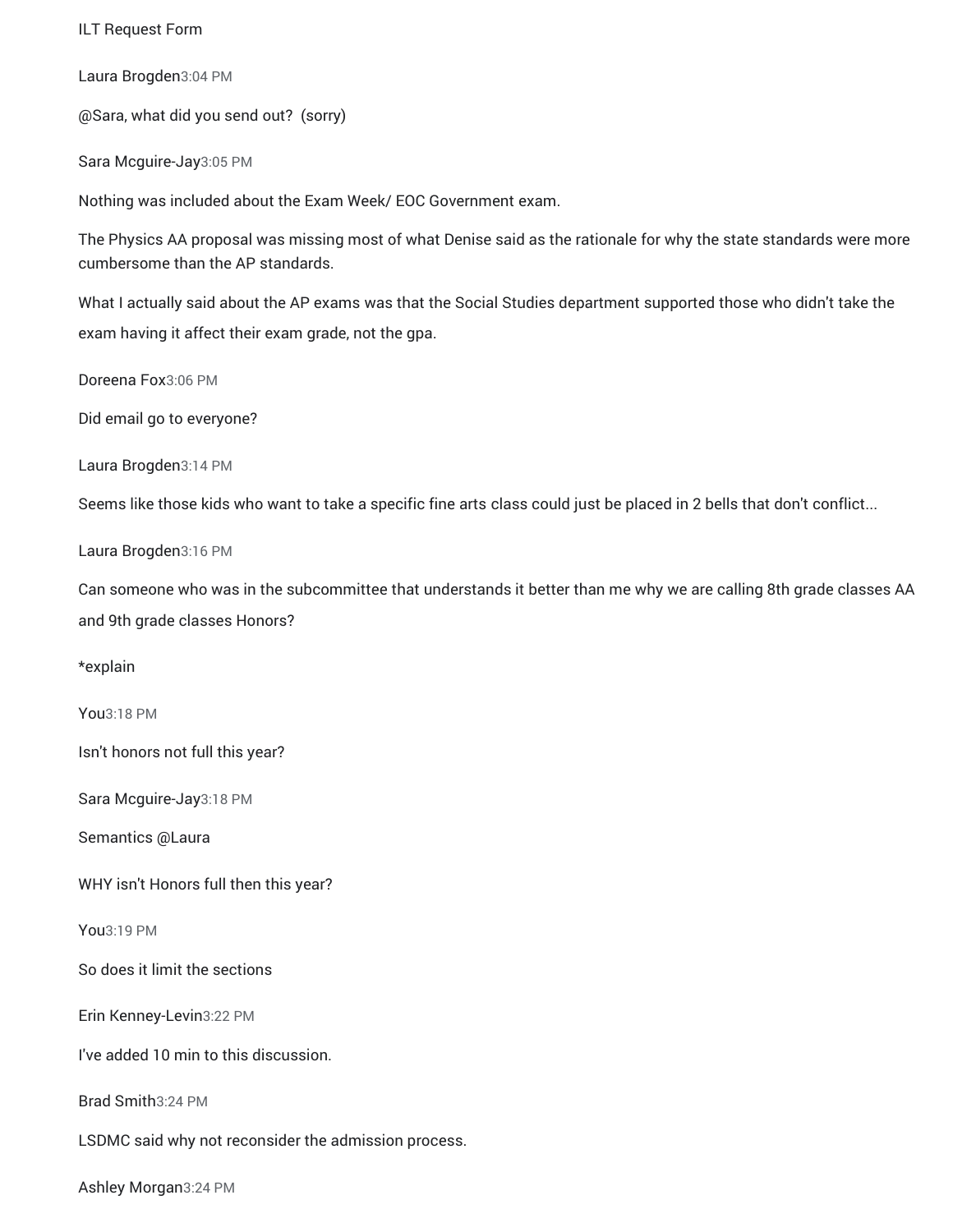The unique information that Debbie Heldman shared with the subcommittee was the history of the program. Honors did NOT start when WHHS was founded.

Thelen: 3:25 PM

English did not want to team 10th grade last year. SS asked to partner 10th grade for the purpose of AP scores. English said there was no enthusiasm. Why the enthusiasm for 8th?

Brian Sweeney3:26 PM

Awesome articulation, Kylie!

Ashley Morgan3:26 PM

@Liz one of the discussion points specifically for our current 7th future 8th grade students was to give them a sense of community since they will all essentially be brand new to the building.

Laura Brogden3:26 PM

YAY KYLIE!!! (Hi!!!)

Kylie Bridgeman3:26 PM

Hi!!

Margaret Fisher-Bellman3:27 PM

@ Liz- The 10th grade teaming would be partial for 10AA students only. The 8AA is across the board. Additionally, serves as a bridge from 7th teaming.

@Kylie-- eloquent! nicely said

Thelen: 3:28 PM

I get all of that.

Margaret Fisher-Bellman3:28 PM

It's the reason for the enthusiasm

Brian Sweeney3:29 PM

I cannot emphasize enough how important it was for American Studies to have back to back bells (so it would be equally to have back to the bells in 8th grade).

Joseph Stewart3:29 PM

Brian, thats the plan

Laura Brogden3:29 PM

But..isn't it...actually going away...if we restructure it so there's no interdisciplinary teaching?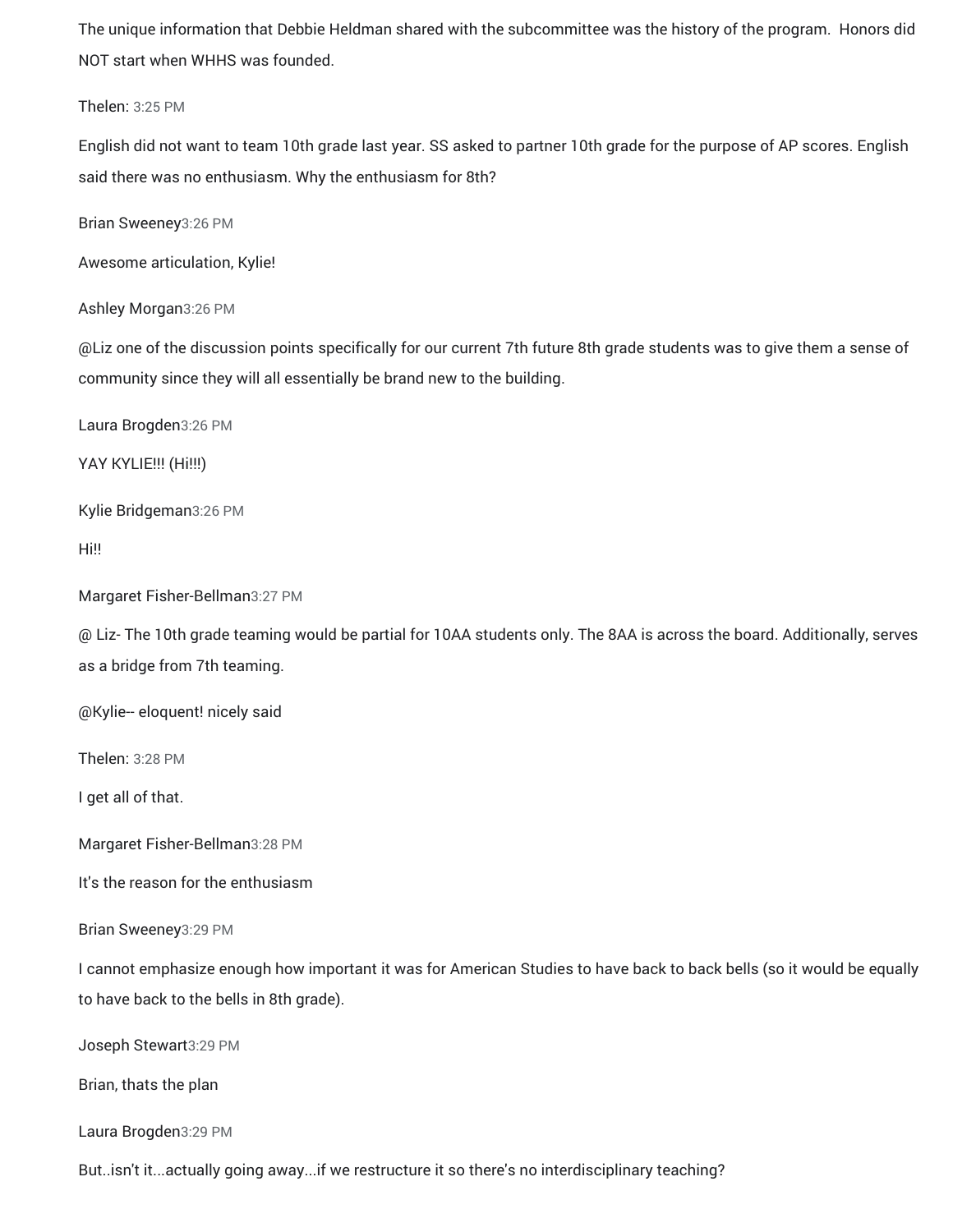Joseph Stewart3:29 PM

it gives the teachers the opportunity for those longer activities

Thelen:3:31 PM

Didn't we decide to team based on surveys from parents and students?

Erin Kenney-Levin3:32 PM

Vote to disband honors:

Vote to restructure honors:

Brian Sweeney3:33 PM

I would say "Correct Honors"

Erin Kenney-Levin3:33 PM

Yes

Thelen: 3:33 PM

How would 8th grade teaming work? Would teachers be maxed on their 8th grade preps? If so, at what number?

Kathleen Restle3:34 PM

cleanest: accept the honors proposal

Erin Kenney-Levin3:34 PM

Brad Smith3:36 PM

So are the 8th grade teachers going to be teamed?

Laura Brogden3:36 PM

@Brad yes

Samantha Bramlage3:36 PM

Yes

Brad Smith3:37 PM

So when will those teams select their team leaders?

Thelen: 3:37 PM

Who is Kasey Shao? THat person voted.

Denise Pfeiffer3:38 PM

shao is stusdent rep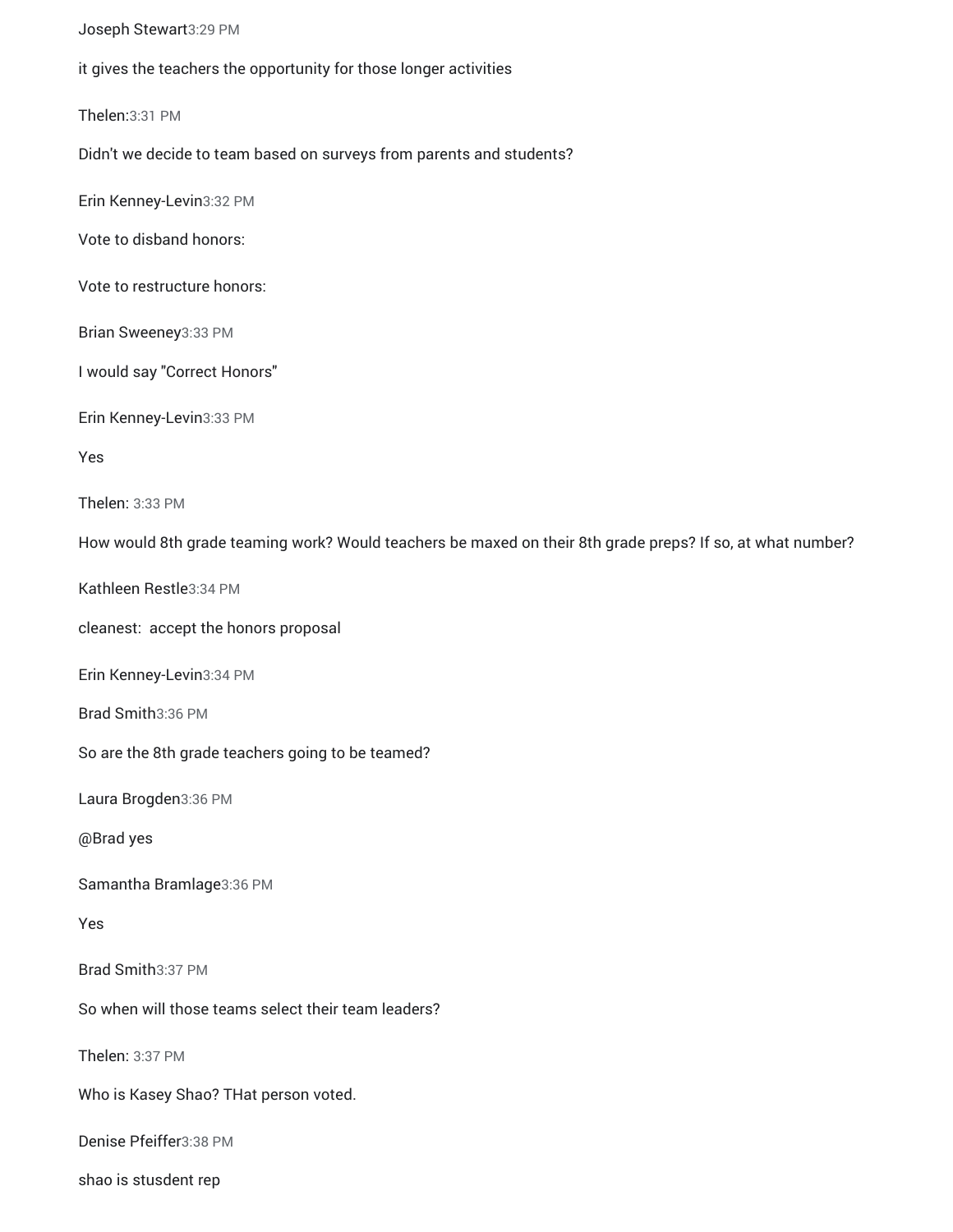Kasey Shao3:38 PM Yes, I am a student representative Erin Kenney-Levin3:38 PM She is a student rep- she doen't get a vote but I will correct that when I talley the vote. Joseph Stewart3:38 PM Brad, I believe a team is three or more? this is only two these will be partner classess Brad Smith3:39 PM So they will not be structured like the 7th grade teams? Joseph Stewart3:40 PM it wont be teams brad, they will be partnered, like American studies was in the past Denise Pfeiffer3:45 PM good question Laura Laura Brogden3:46 PM That sounds like a good problem to have, though... Kathleen Keener3:47 PM hahaha i used that book Ferd Schneider3:48 PM if we like CCP why are we here? Denise Pfeiffer3:49 PM Kathleen, they are soooooo old. Not great Ferd Schneider3:50 PM did you just call Ms. Keener old? Sara Mcguire-Jay3:50 PM You keep skipping me Erin!!! Kathleen Keener3:50 PM :(

Denise Pfeiffer3:50 PM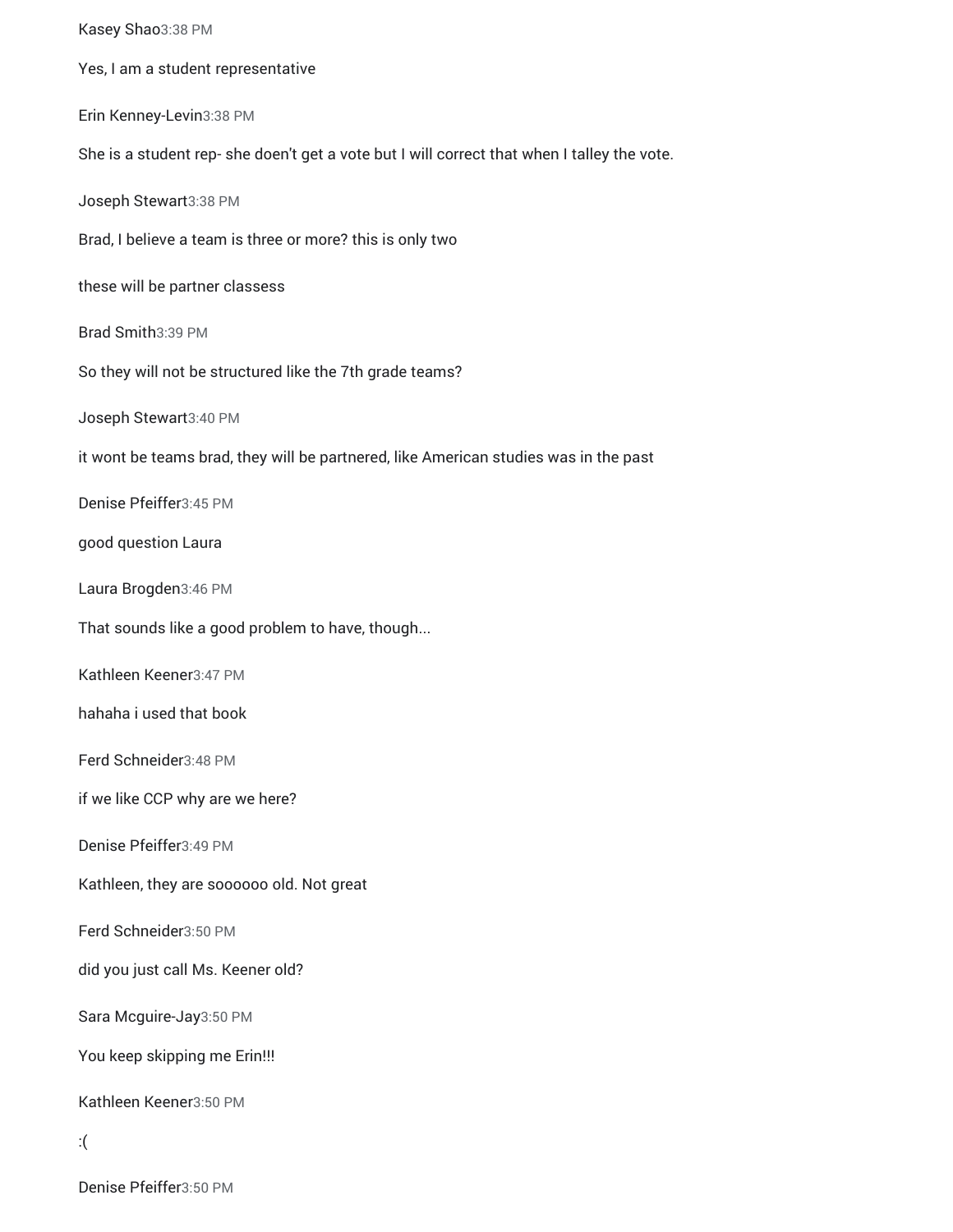no the book is old I taught outr of the book at Hughes in the late 90's Sara Mcguire-Jay3:50 PM Is the proposal for a one bell class or two???? Erin Kenney-Levin3:51 PM Sorry your at the bottom of the screen so when my blue thing at the bottom is up i don't see you! Ferd Schneider3:51 PM agree Erin Kenney-Levin3:51 PM Your after Joe! Sara Mcguire-Jay3:52 PM You're\* (That's my payback) Erin Kenney-Levin3:54 PM You're right! Ferd Schneider3:56 PM i see 10 yes Erin Kenney-Levin3:56 PM 21 voting members Ferd Schneider3:57 PM i see 2 abstain i see 5 no You3:58 PM Erin do you get a vote Ferd Schneider3:58 PM so 17 voters so the motion paases? Erin Kenney-Levin3:59 PM Yes that motion passes

Brian Sweeney4:00 PM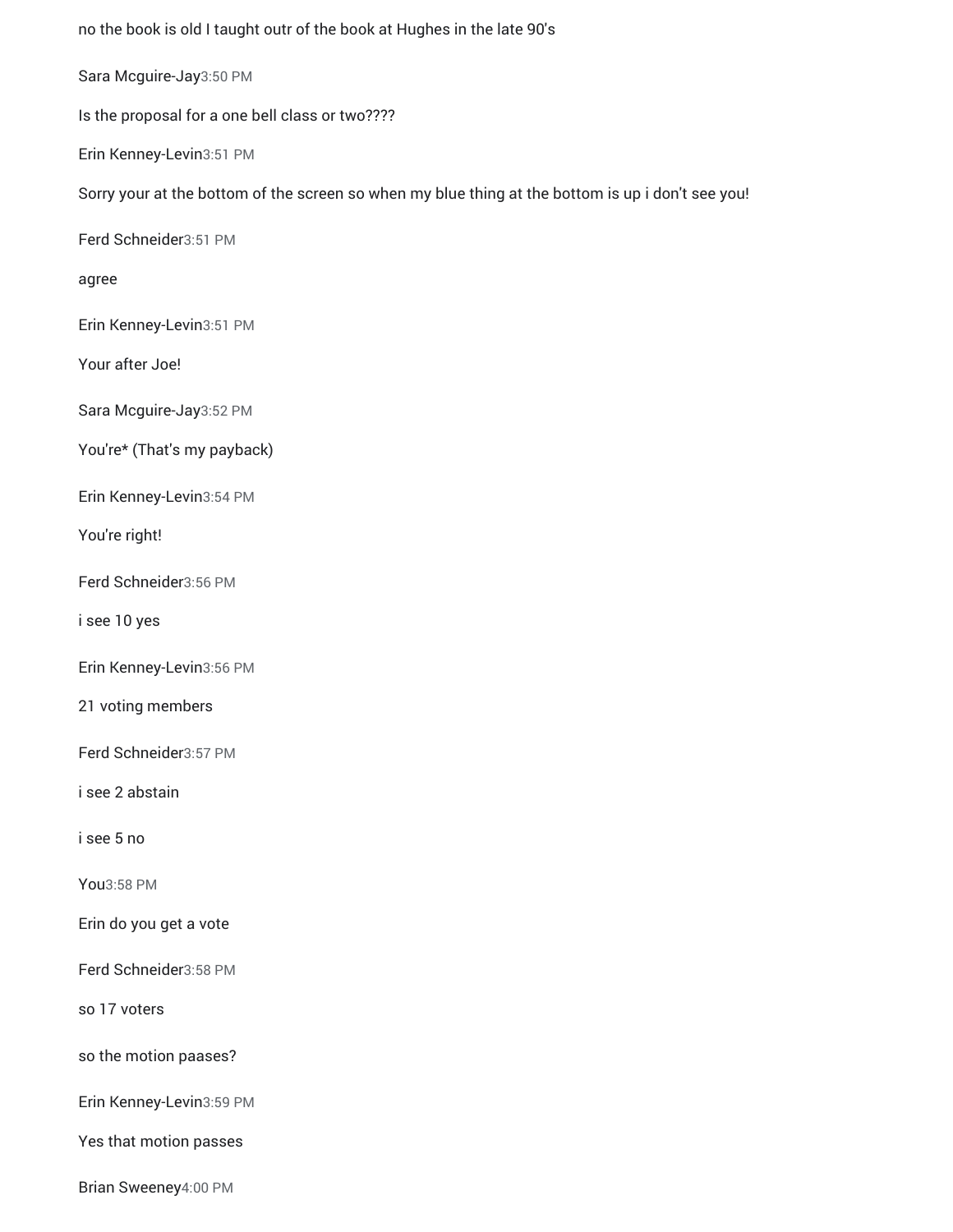Voting members of ILT: Principal, two assistants, two parent reps, two non-teaching staff, building rep, all department chairs, one elected representative for ESP teachers, one elected rep for specialists, team leaders...

Olivia Ballard4:00 PM I believe only one parent rep is a voting member Laura Brogden4:00 PM But the AP designation remains on their transcript, correct? Brian Sweeney4:01 PM Contract says up to two parent reps can vote Kathleen Restle4:03 PM Yes, AP remains on transcript Laura Brogden4:04 PM Classics too Michael Sherman4:04 PM Fine Arts as well Doreena Fox4:04 PM WL too Doreena Fox4:05 PM WE did Ferd Schneider4:05 PM 1.25 is better Patricia Morgan4:06 PM meet in middle Brian Sweeney4:06 PM Nothing punitive--they are already going to lose their status and not receive college credit, but totally benefited from the year-long experience. Denise Pfeiffer4:06 PM Tha is my thought too margo Ferd Schneider4:07 PM

agree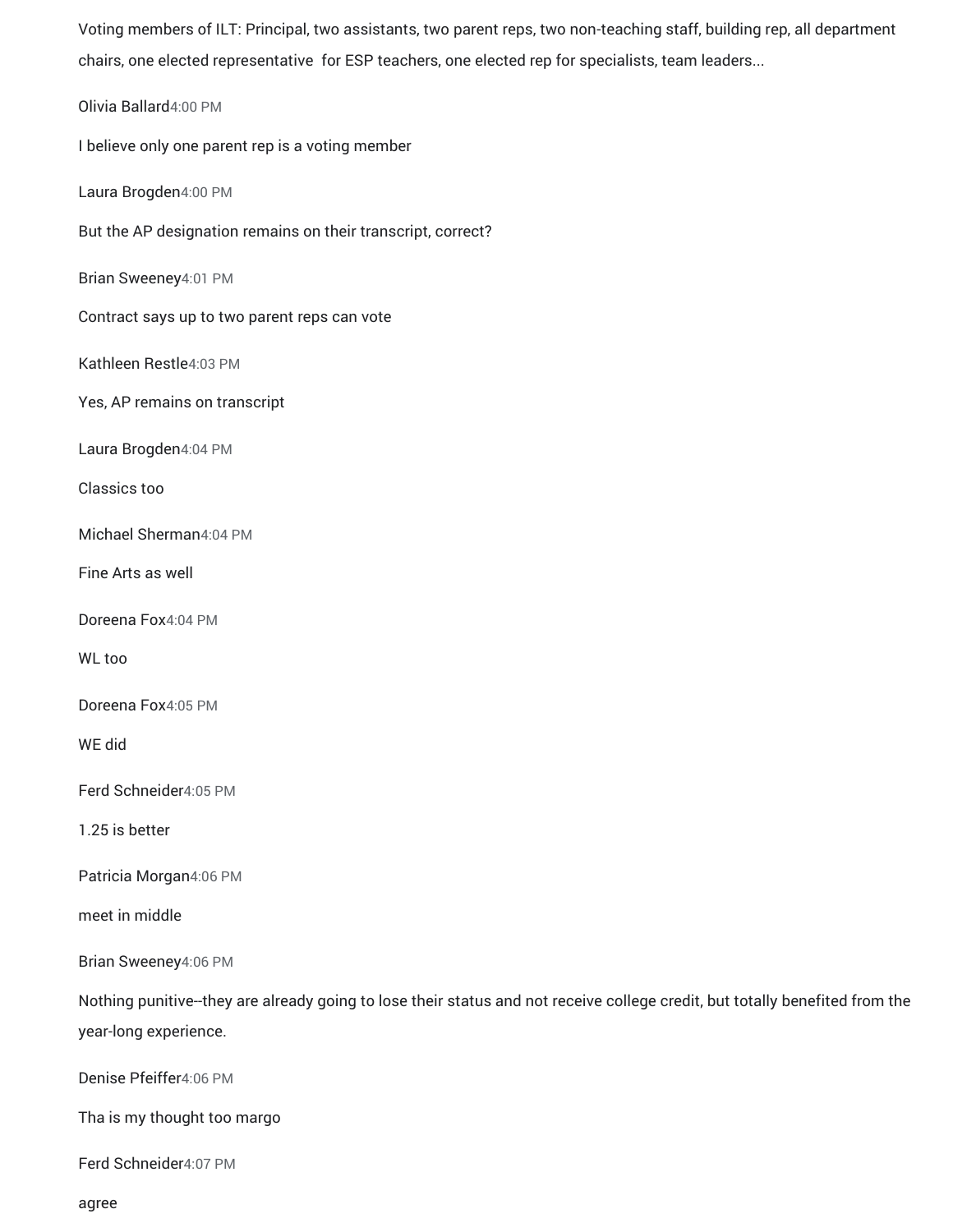| with sewweny                                                                                                                                                                                                            |
|-------------------------------------------------------------------------------------------------------------------------------------------------------------------------------------------------------------------------|
| Denise Pfeiffer4:07 PM                                                                                                                                                                                                  |
| Why can't we say required in the course guide?                                                                                                                                                                          |
| Samantha Bramlage4:07 PM                                                                                                                                                                                                |
| Mixed feelings on our team- some think there shouldn't be any punitive approach taken for students who choose not to<br>take the AP exam. The "punishment" is that they forfeit the opportunity to earn college credit. |
| Denise Pfeiffer4:07 PM                                                                                                                                                                                                  |
| mixed in science too                                                                                                                                                                                                    |
| Brian Sweeney4:07 PM                                                                                                                                                                                                    |
| I want to say "encourage" to take the AP exam in the Curriculum Guide.                                                                                                                                                  |
| Kathleen Restle4:08 PM                                                                                                                                                                                                  |
| Required is in the course guide. There is the issue of what happens if you don't meet the requirement.                                                                                                                  |
| Sara Mcguire-Jay4:08 PM                                                                                                                                                                                                 |
| Why can't we just enforce the requirement as written?                                                                                                                                                                   |
| Joseph Stewart4:09 PM                                                                                                                                                                                                   |
| but sara there has to be something behind it if the dont take it                                                                                                                                                        |
| Julie Vernon4:10 PM                                                                                                                                                                                                     |
| Gonads                                                                                                                                                                                                                  |
| Haha                                                                                                                                                                                                                    |
| Sara Mcguire-Jay4:10 PM                                                                                                                                                                                                 |
| So then we need to KEEP the word REQUIRED. Don't change the course guide!!!                                                                                                                                             |
| Joseph Stewart4:11 PM                                                                                                                                                                                                   |
| so if it stays required, and they do not take it, then what do we do?                                                                                                                                                   |
| Kathleen Restle4:12 PM                                                                                                                                                                                                  |
| We need some consistency in outcome in the limited times that students do not sit for the exam.                                                                                                                         |
| Brian Sweeney4:12 PM                                                                                                                                                                                                    |
| Where did "required" come from? Never did say that, as far as I know.                                                                                                                                                   |
| Kathleen Restle4:13 PM                                                                                                                                                                                                  |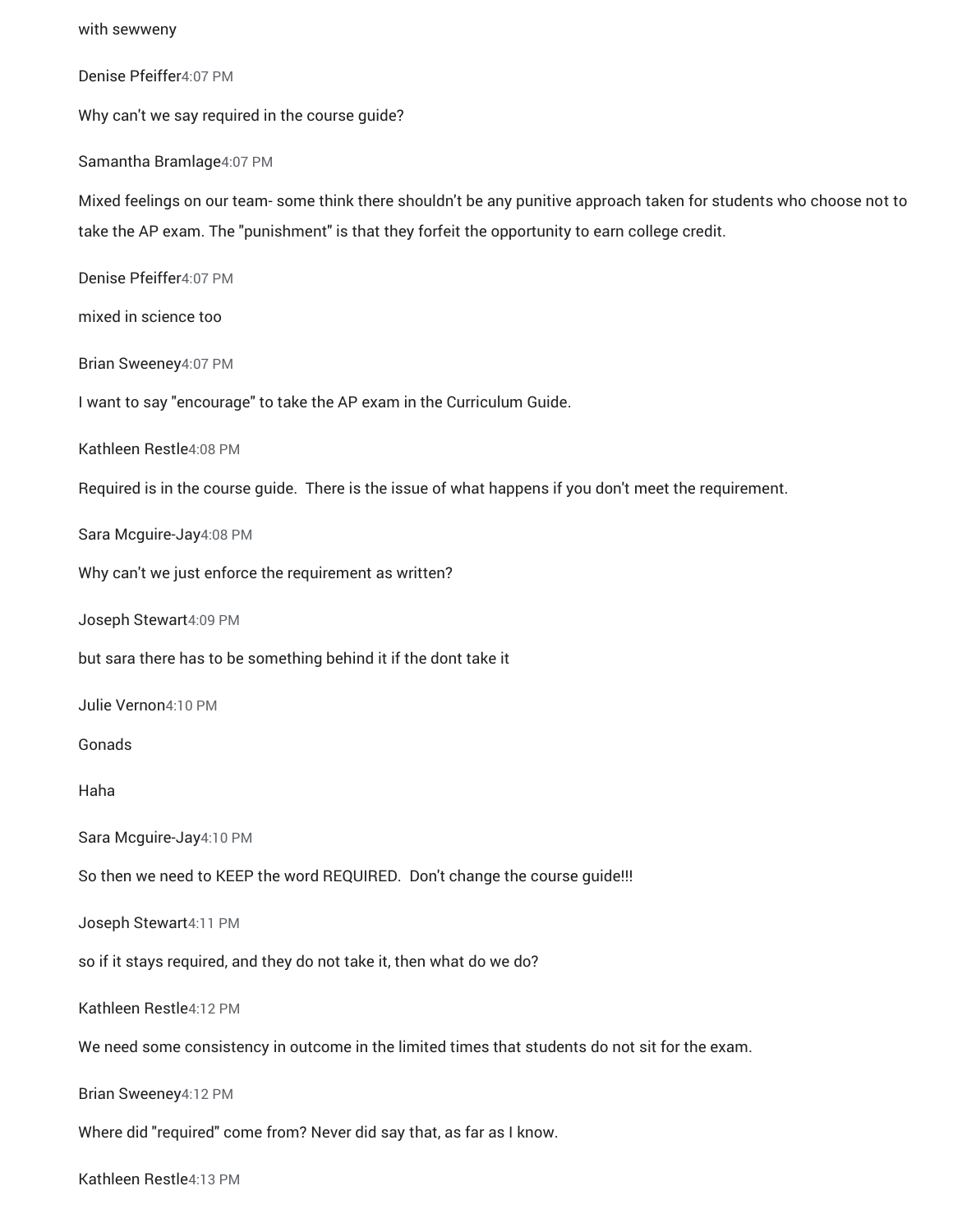Brian, it also says required in the LRP Laura Brogden4:14 PM Brian, from the student handbook: "Admission to Advanced Placement (AP) courses is by application and approval only. Sitting for the AP exam administered in the spring is required for course completion." Patricia Morgan4:14 PM We are taking the approval only out for next year Brian Sweeney4:15 PM I see it but it never was there. I will check on previous years. I could be wrong. No Sara Mcguire-Jay4:21 PM Social Studies- Jim Martin said he would be the teacher of record Laura Brogden4:22 PM Schedule Ashley Morgan paid positions :) Brad Smith4:22 PM Wouldn't they be paid extended time? Brad Smith4:24 PM It's not a schedule e position Ashley Morgan4:24 PM NOT schedule E- yes Brad. I think he is just referring to a stipend. Kathy Noland4:27 PM Student Congress clubs vs. interest group[s](https://meet.google.com/linkredirect?authuser=0&dest=https%3A%2F%2Fdocs.google.com%2Fdocument%2Fd%2F1XLF3uK8ZaaDZlUoE1VI7qCtsGR1MuFv1wkIw0X_kjJw%2Fedit%3Fusp%3Dsharing) [https://docs.google.com/document/d/1XLF3uK8ZaaDZlUoE1VI7qCtsGR1MuFv1wkIw0X\\_kjJw/edit?usp=sharing](https://meet.google.com/linkredirect?authuser=0&dest=https%3A%2F%2Fdocs.google.com%2Fdocument%2Fd%2F1XLF3uK8ZaaDZlUoE1VI7qCtsGR1MuFv1wkIw0X_kjJw%2Fedit%3Fusp%3Dsharing) Patricia Morgan4:28 PM I llove trhe interest group verbiage. Good document! Brad Smith4:32 PM The CBA says we have club advisors. We can't create a new category of schedule e outside of the negotiations process.

These are clubs, they just aren't paid. If they aren't paid, they don't have to have submit anything to the treasurer and have

no responsibilities to submit nay paperwork. .